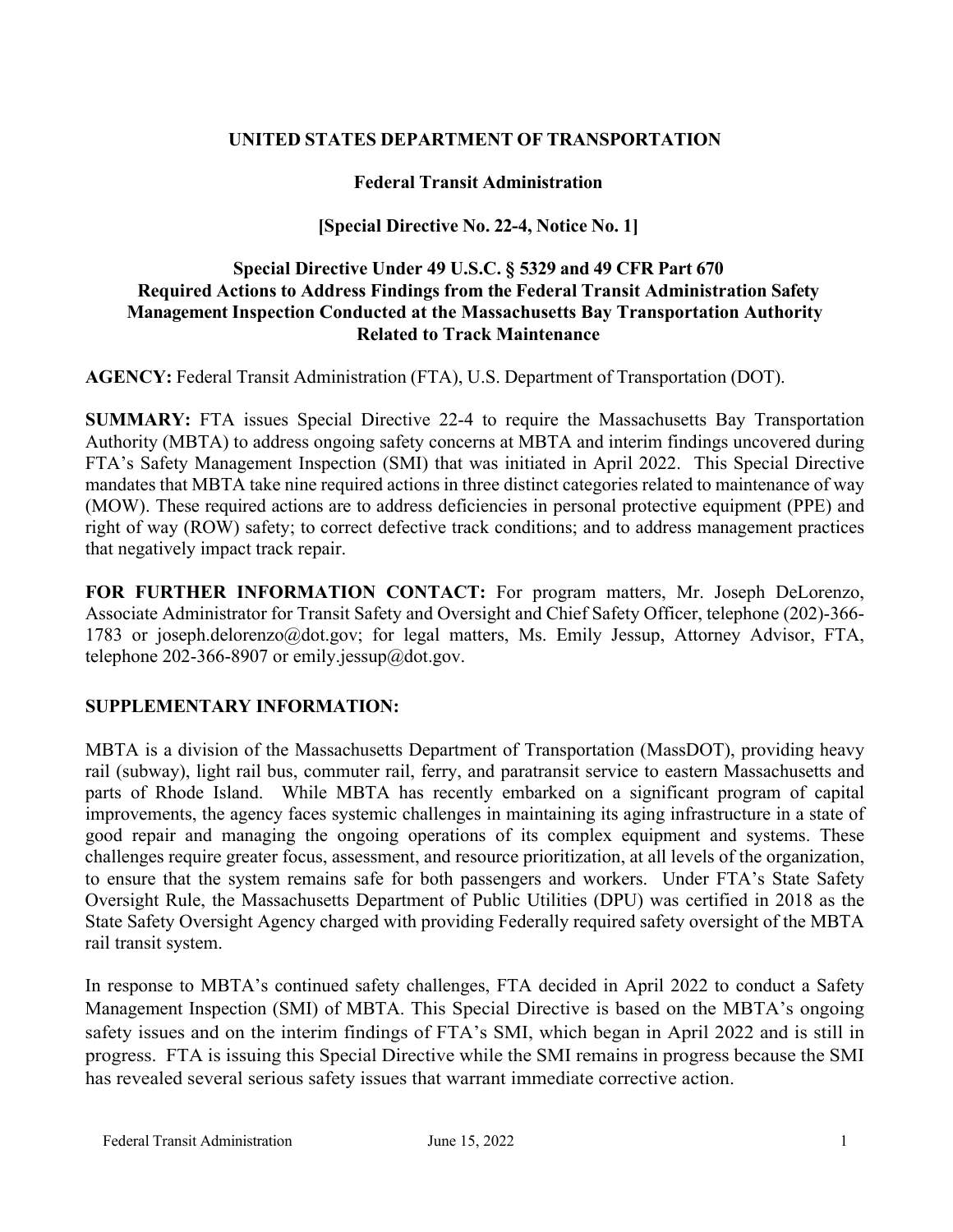In 2021 and so far in 2022, MBTA has experienced several safety events resulting from deferred maintenance of assets in a poor state of repair, including six mainline derailments in 2021 (related to track, switches and/or vehicle conditions); accidents involving escalators and station facilities in poor condition; and safety events stemming from disabled trains, defective switches, and damaged equipment or tools in yards or maintenance facilities. MBTA's Engineering and Maintenance (E&M) Directorate serves as the primary custodian for the MBTA's physical infrastructure, including track, signals and communications, power, and facilities on the Red Line, Orange Line, Blue Line, and Green Line.

As a result of interviews, records reviews, on-site observations, and inspections conducted during part of the SMI, FTA finds that MBTA's E&M Directorate does not receive sufficient track access and resources to conduct a proactive inspection and maintenance program for MBTA's aging infrastructure. Further, while the E&M Directorate has a committed team working to transition the MBTA's paper-based recordkeeping system to digital records, the MBTA has not adequately resourced this transition; as a result, the agency does not have access to quality data regarding the state of its infrastructure to support safety decision making, maintenance planning, and selection of capital projects.

FTA further finds that while MBTA has a newly established and growing \$2 billion annual capital projects program, it spends just over \$70 million per year on the safety-critical MOW activities performed by the E&M Directorate. These critical activities include 24/7 emergency response to infrastructure failures; daily preventative maintenance and corrective repairs; inspections of safety critical infrastructure, such as track, switches, signals, stations, structures, and power system components; assistance for capital construction; and support for vehicle maintenance.

MBTA's E&M Directorate performs most of its critical activities, except for inspection of facilities and at-grade system components, during the nighttime maintenance window. Currently, that window affords only between two and two-and-a-half hours of track access. In that window of time, MBTA's MOW team may, for example, be able to replace 6 to 12 ties or 80 restraining rail bolts, complete inspections of individual power or signal system assets, or repair a section of a station platform or a rail joint. While the maintenance needs of the system are far greater than those addressable in the short nighttime maintenance windows, MBTA has, to date, not scheduled more substantial track access for MOW activities, even though it does schedule diversions and surges for capital projects.

Failures in aging work trains and other equipment further limit the ability of MOW personnel to access some of the MBTA's more challenging locations with equipment and supplies needed to perform corrective maintenance. For example, the SMI revealed that MBTA's Green Line work train has been inoperable for at least 8 months. In addition, MBTA lacks the capability to perform thermite welds, forcing it to rely on contractors to tie in rail, and it struggles in maintaining a crew to operate its production tamper. Some E&M divisions struggle with the performance of preventive maintenance inspections, and there is concern that aging assets may be deteriorating without a clear plan in place for corrective maintenance or renewal.

Records reviewed by FTA indicate that, under these conditions, between January 1, 2021 and April 29, 2022, MBTA has a growing backlog of open (4,195) and pending (12,423) defects related to track, signals and communication, power, and facilities. As reported in April and May of 2022, MBTA has almost 10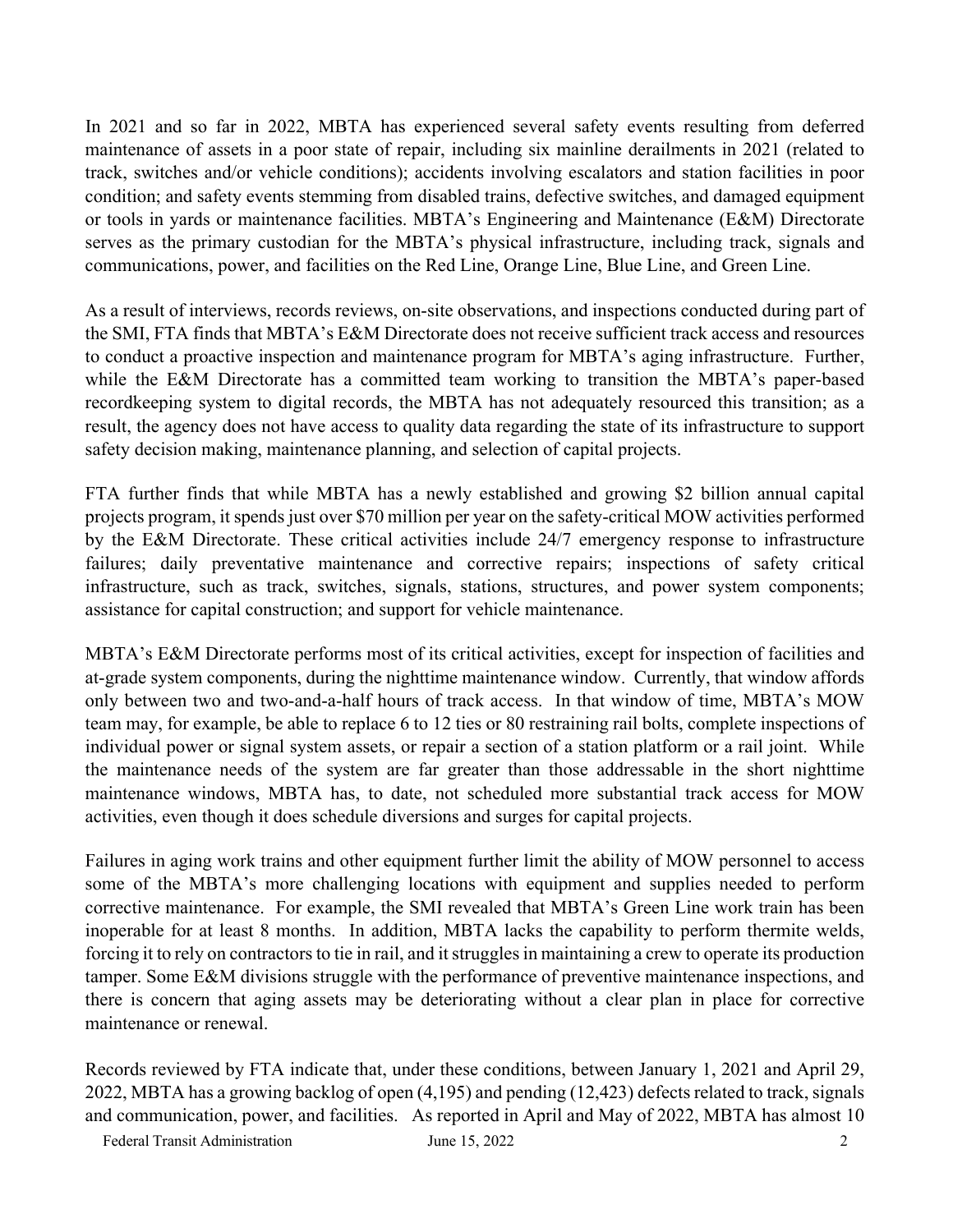percent of its heavy rail track and over two miles of light rail track (mostly in the Central Subway) under speed restrictions. As part of the SMI, FTA inspected track on the Orange Line south of Tufts Medical Center Station that has been subject to speed restrictions since 2019. FTA found that portions of track displayed evidence of excessive wear and defects. These conditions were, in turn, managed through gauge rods, some of which showed signs of corrosion.

FTA further determined that MBTA focuses almost exclusively on addressing "red" condition defects – the most serious defects with the potential for failure, and which may require speed restrictions or removal of infrastructure elements from service. This focus on "red" conditions is due to both lack of track access and staffing shortages that leave some technical and supervisory positions with staffing vacancies approaching 20 percent. Focusing almost exclusively on "red" conditions leaves the MBTA rail system vulnerable to multiple risks. First, the system is exposed to the risk of undetected deterioration in restricted assets that potentially renders them out-of-service. Second, the system faces the risk that combinations of conditions in the less severely assessed "yellow" category collectively could approach an out-of-service condition.

These issues are compounded by inconsistent compliance with inadequate policies. For example, during the SMI, FTA found that MBTA has not established consistent PPE requirements for ROW access. In addition, FTA determined that MOW personnel and contractors do not consistently follow MBTA's established PPE requirements or ROW safety procedures.

This Special Directive identifies nine required actions that the MBTA must take to address systemic MOW deficiencies requiring corrective action. FTA and DPU will oversee MBTA activity to implement these safety-critical required actions across its system.

As MBTA works to improve the quality of its MOW programs, the findings and required actions outlined in this Special Directive will assist the agency in focusing its attention on safety-critical priorities as it addresses these immediate concerns.

Additionally, FTA will work with DPU and MBTA to review and revise all pre-existing corrective action plans as appropriate to ensure that MBTA continues to make timely progress towards building and maintaining a robust safety culture within the agency.

# **DIRECTIVE AND REQUIRED ACTIONS:**

In accordance with 49 U.S.C. § 5329 and 49 CFR Part 670, FTA directs MBTA to take the following actions:

| <b>Category 1: Personnel Safety</b> |                                                                            |                         |                                                                                                                                                                          |  |  |  |
|-------------------------------------|----------------------------------------------------------------------------|-------------------------|--------------------------------------------------------------------------------------------------------------------------------------------------------------------------|--|--|--|
| <b>Findings</b>                     |                                                                            | <b>Required Actions</b> |                                                                                                                                                                          |  |  |  |
| Finding                             | MBTA has not established<br>consistent PPE requirements<br>for ROW access. | FTA-<br>TRA-22-<br>001  | MBTA must establish consistent PPE<br>requirements for ROW personnel access.<br>Personnel is inclusive of all employees,<br>contractors, oversight, or other individuals |  |  |  |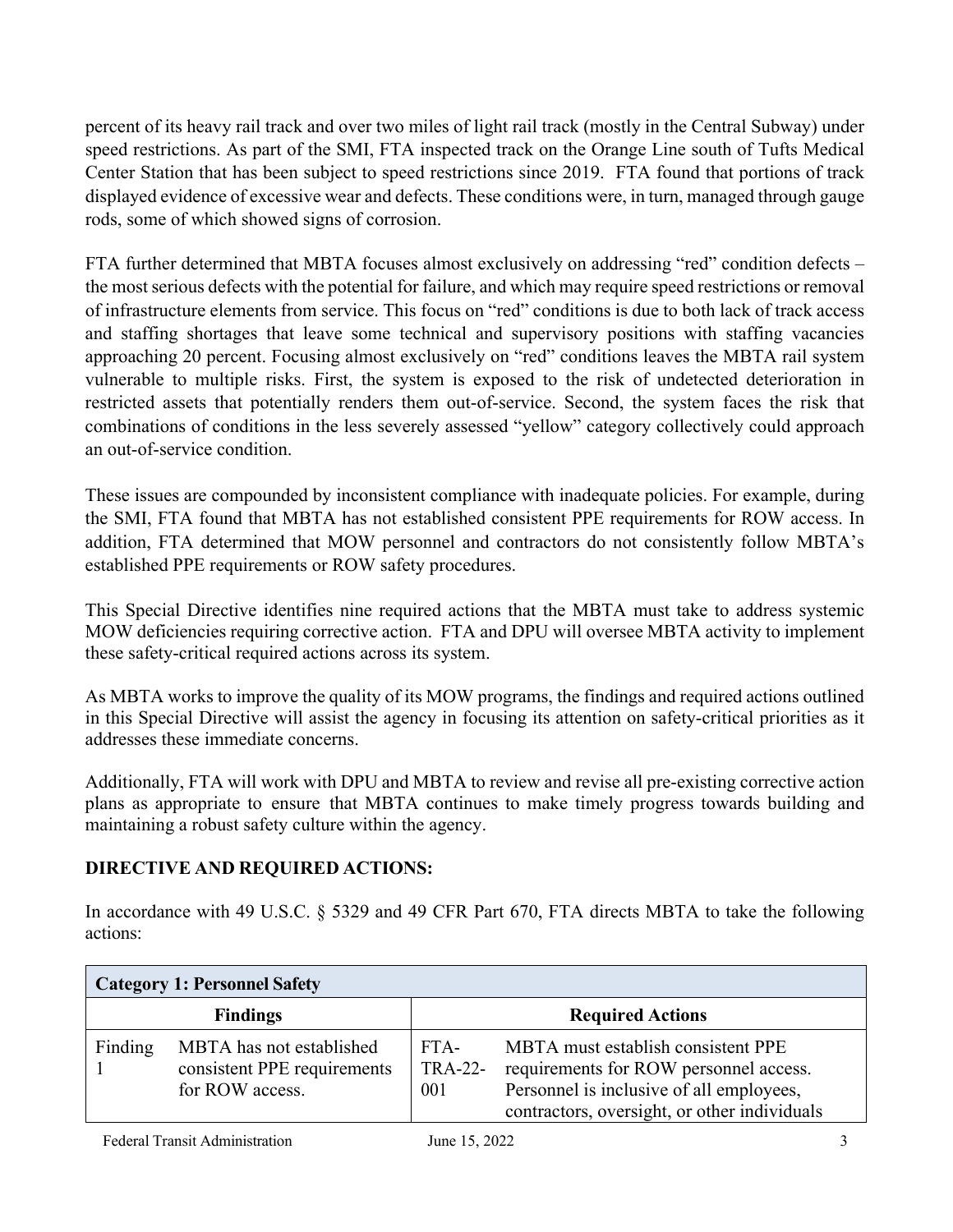|                                               |                                                                                                                                                                                                                                                                                |                               | who access the rail system and facilities.                                                                                                                                                                                                                                                                                          |  |  |  |  |
|-----------------------------------------------|--------------------------------------------------------------------------------------------------------------------------------------------------------------------------------------------------------------------------------------------------------------------------------|-------------------------------|-------------------------------------------------------------------------------------------------------------------------------------------------------------------------------------------------------------------------------------------------------------------------------------------------------------------------------------|--|--|--|--|
| Finding<br>$\overline{2}$                     | MOW personnel and<br>contractors do not<br>consistently follow MBTA's<br>established PPE requirements<br>or ROW safety procedures.                                                                                                                                             | FTA-<br><b>TRA-22-</b><br>002 | MBTA must implement and document<br>consistent MOW compliance with ROW<br>safety procedures, including PPE requirements<br>for all personnel. Personnel is inclusive of all<br>employees, contractors, oversight, or other<br>individuals who access the rail system and<br>facilities                                              |  |  |  |  |
| <b>Category 2: Required Track Maintenance</b> |                                                                                                                                                                                                                                                                                |                               |                                                                                                                                                                                                                                                                                                                                     |  |  |  |  |
| <b>Findings</b>                               |                                                                                                                                                                                                                                                                                | <b>Required Actions</b>       |                                                                                                                                                                                                                                                                                                                                     |  |  |  |  |
| Finding<br>3                                  | The curved track section on<br>the Orange Line between the<br>Tufts Medical Center and<br><b>Back Bay Stations (both</b><br>north- and sound-bound) has<br>been under speed restriction<br>for an extended period dating<br>back to 2019 due to<br>excessive wear and defects. | FTA-<br><b>TRA-22-</b><br>003 | MBTA must correct the track defects between<br>Tufts Medical Center and Back Bay Stations<br>on both north- and south-bound tracks.                                                                                                                                                                                                 |  |  |  |  |
|                                               | <b>Category 3: Management Practices</b>                                                                                                                                                                                                                                        |                               |                                                                                                                                                                                                                                                                                                                                     |  |  |  |  |
| <b>Findings</b>                               |                                                                                                                                                                                                                                                                                | <b>Required Actions</b>       |                                                                                                                                                                                                                                                                                                                                     |  |  |  |  |
| Finding<br>$\overline{4}$                     | MBTA does not provide<br>adequate time to complete<br>necessary MOW<br>maintenance activities.                                                                                                                                                                                 | FTA-<br><b>TRA-22-</b><br>004 | MBTA must document its MOW maintenance<br>needs and develop and implement a schedule<br>to ensure adequate track access to meet<br>maintenance requirements.                                                                                                                                                                        |  |  |  |  |
| Finding<br>5                                  | <b>MBTA's MOW departments</b><br>have growing maintenance<br>needs.                                                                                                                                                                                                            | FTA-<br><b>TRA-22-</b><br>005 | MBTA must develop and implement work<br>plans to address MOW maintenance needs and<br>manage on-going MOW workload.                                                                                                                                                                                                                 |  |  |  |  |
| Finding<br>6                                  | MBTA's data on MOW<br>defects and work order status<br>is insufficient to guide<br>management planning.                                                                                                                                                                        | FTA-<br><b>TRA-22-</b><br>006 | MBTA must expedite and sufficiently<br>resource the transition to its new Enterprise<br>Asset Management (EAM) system. In the<br>meantime, MBTA must formalize and<br>implement procedures and protocols to ensure<br>the MOW managers and MOW inspectors<br>share information and establish data-driven<br>maintenance priorities. |  |  |  |  |
| Finding<br>7                                  | MBTA's MOW department<br>is not providing prioritized<br>and actionable information to                                                                                                                                                                                         | FTA-<br><b>TRA-22-</b><br>007 | MBTA must develop and implement a process<br>and reporting procedure that accurately<br>communicates the number, severity, and<br>significance of MOW defects to Executive                                                                                                                                                          |  |  |  |  |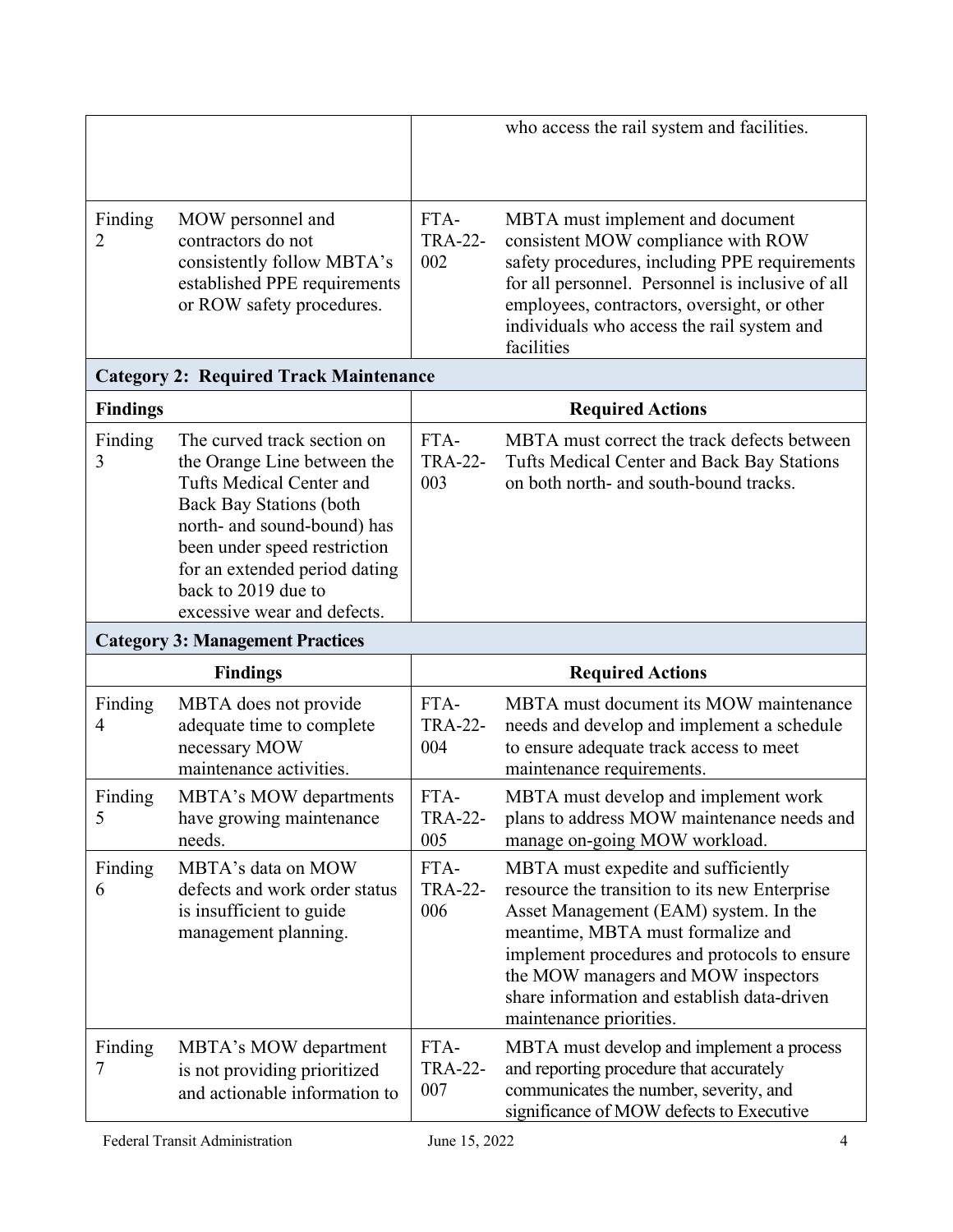|              | Executive Leadership<br>regarding the condition of<br>MBTA's assets and<br>infrastructure.                                                                                                                                                                                               |                               | Leadership.                                                                                                                                            |
|--------------|------------------------------------------------------------------------------------------------------------------------------------------------------------------------------------------------------------------------------------------------------------------------------------------|-------------------------------|--------------------------------------------------------------------------------------------------------------------------------------------------------|
| Finding<br>8 | MBTA reports 9.6% of<br>heavy rail track is under a<br>speed restriction due to track<br>defects and over two miles of<br>Green Line track also are<br>speed restricted. MBTA's<br>management accepts an<br>unsustainable level of speed<br>restrictions due to deferred<br>maintenance. | FTA-<br><b>TRA-22-</b><br>008 | MBTA must develop and implement a special<br>maintenance repair plan to reduce the<br>percentage of system track that is under a<br>speed restriction. |
| Finding<br>9 | MBTA's Green Line work<br>train has been inoperable for<br>at least 8 months.                                                                                                                                                                                                            | FTA-<br><b>TRA-22-</b><br>009 | MBTA must restore Green Line work train<br>capabilities.                                                                                               |

Thirty (30) calendar days after the date of this Special Directive, MBTA must submit a corrective action plan(s) to FTA and DPU that identifies the specific actions that will be performed to address required action specified in this Special Directive; the milestone schedule for completing corrective action; the responsible parties for action and their contact information; and the verification strategy for ensuring the completion of required work.

FTA, in consultation with DPU, will review and approve (with revisions as necessary) MBTA's corrective action plan(s) and will monitor the agency's progress in resolving each finding and required action.

FTA will continue to conduct bi-weekly meetings with MBTA and DPU to review progress until such time as FTA determines that these meetings are no longer needed or may be conducted with less frequency.

# **PETITIONS FOR RELIEF OR RECONSIDERATION**

As set forth in 49 CFR  $\S$  670.27(d), the MBTA has thirty (30) calendar days from the date of this Special Directive to petition for reconsideration with the FTA Administrator. The petition must be in writing and signed by the Chair of the MBTA and must include a brief explanation of why the MBTA believes the Special Directive should not apply to it or why compliance with the Special Directive is not possible, is not practicable, is unreasonable, or is not in the public interest. In addition, the petition must include relevant information regarding the factual basis upon which the Special Directive was issued, information in response to any alleged violation or in mitigation thereof, recommend alternative means of compliance for consideration, and any other information deemed appropriate. Unless explicitly stayed or modified by the Administrator, this Special Directive will remain in effect and must be observed pending review of a petition for reconsideration.

Within ninety (90) days of receipt of the petition, the Administrator will provide a written response. In